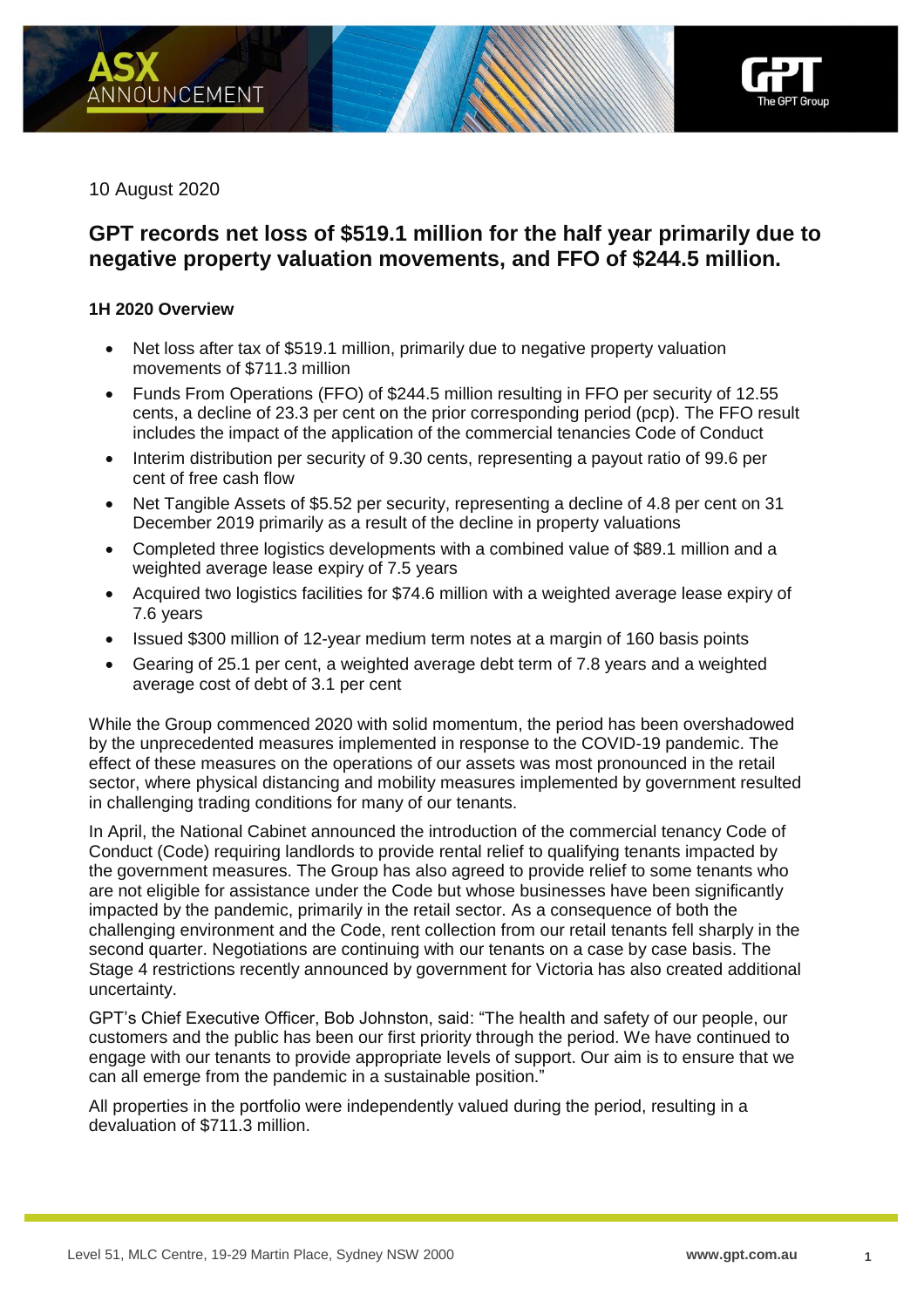Commenting on the revaluations, GPT's Chief Executive Officer Bob Johnston said: "We have had all our assets revalued during the period with our retail assets revalued by independent valuers in May and again at the end of June as the effects of the pandemic were becoming more apparent. The independent valuers have made allowances for both the near term impacts of the pandemic and also the effects that it is expected to have on the broader economy."

The Group's balance sheet remains in a strong position with \$1.2 billion of available liquidity held in cash and undrawn bank facilities and less than \$5 million of debt maturing through to December 2021. The Group maintains A / A2 credit ratings from S&P and Moody's respectively. The Group has taken a number of steps to ensure its balance sheet position remains solid, including the deferral of planned retail expansion of the Rouse Hill Town Centre and the Melbourne Central office and retail development. In addition, non-essential capital expenditure and discretionary spend has been curtailed, and the Group has withdrawn the 2020 Short Term Incentive Plan and the 2020-2022 Long Term Incentive Plan.

Commenting on the Group's capital position, GPT's Chief Executive Officer Bob Johnston said: "We are well placed to navigate through the pandemic period. We have been prudent in the way we have managed the business. We have a strong balance sheet and liquidity of \$1.2 billion that ensures that we are also well positioned to continue to execute on our strategy."

The Group is also forging ahead with its sustainability goals and has set a target for all GPT managed assets to be operating on a carbon neutral basis by 2024. This represents a significant advance on the previous target of 2030 and reaffirms GPT's leadership position in sustainability.

#### **Office**

Office occupancy was 94.4 per cent as at 30 June 2020, with 37,800 square metres of leases signed in the period and an additional 19,600 square metres of Heads of Agreement in place. The weighted average lease expiry (WALE) of the portfolio is currently 5.2 years.

The Office portfolio recorded a net valuation decline of 1.7 per cent, primarily related to adjustments adopted by valuers for pandemic-related impacts. The Weighted Average Capitalisation Rate (WACR) of the portfolio at 30 June 2020 remained unchanged at 4.85 per cent while the average discount rate firmed by nine basis points to 6.32 per cent.

The Group's development at 32 Smith Street in Parramatta is on track for completion in early 2021 and is targeting a 6 star Green Star environmental rating. The office tower is currently 64 per cent leased including terms agreed, with QBE anchoring the development. Leasing enquiry for the balance of the space remains positive.

In Sydney, the Cockle Bay Park development has moved toward the final phase of planning with Henning Larsen selected as the winner of the international design competition. The development remains subject to a precommitment and is not expected to commence before 2022.

Reinforcing the Group's leadership position in sustainability, One One One Eagle Street, Brisbane, received carbon neutral certification during the period, which follows on from the certification of both workplace6 in Sydney and 8 Exhibition Street, Melbourne. As a result, the GPT Wholesale Office Fund (GWOF) portfolio remains on track to achieve its carbon neutral target by the end of 2020.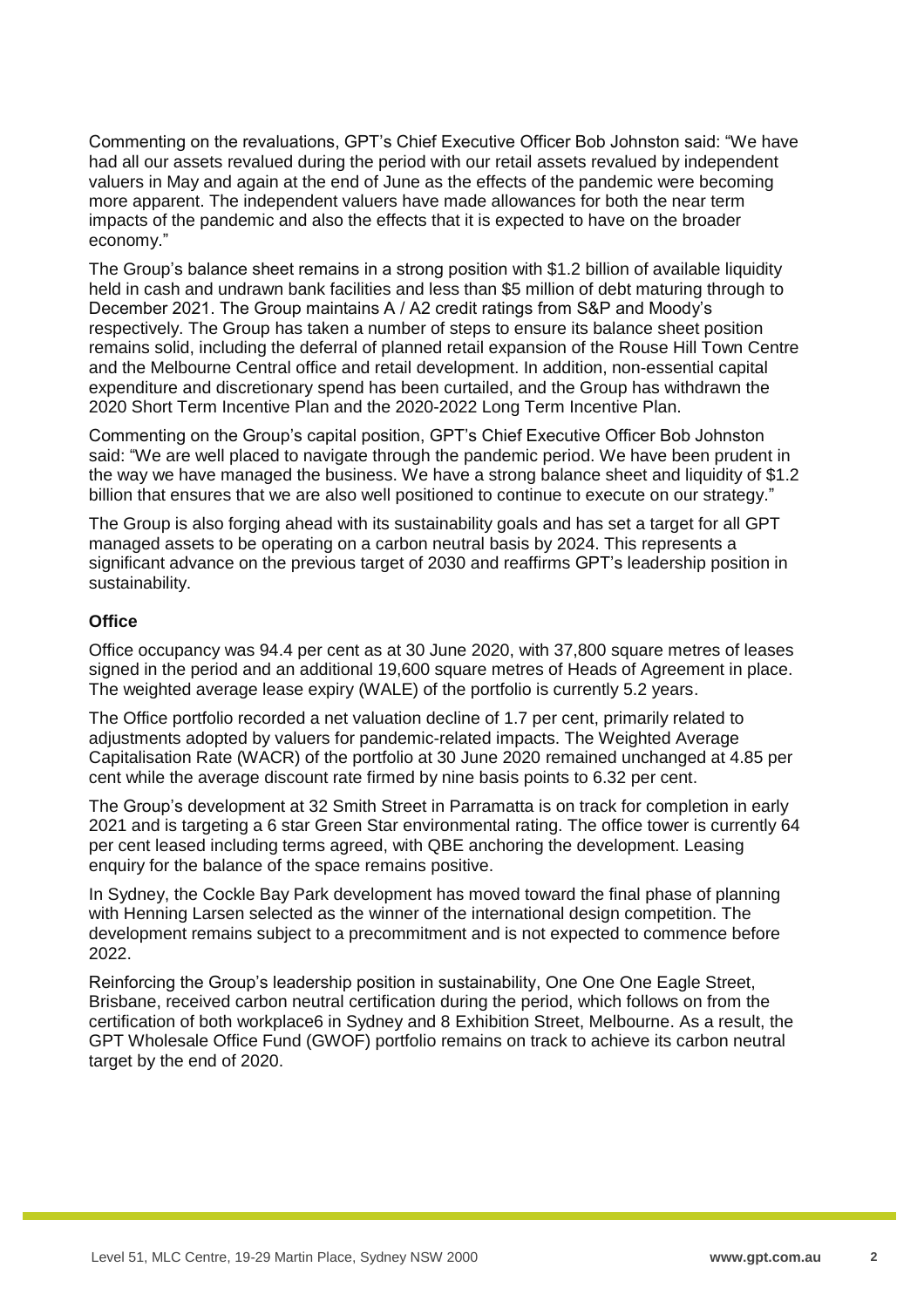# **Logistics**

The portfolio recorded a 2.3 per cent valuation increase during the period, with the WACR firming 11 basis points to 5.29 per cent and the average discount rate firming by 22 basis points to 6.39 per cent.

Logistics occupancy increased to 99.8 per cent, with 118,300 square metres of leases signed and terms agreed across a further 8,700 square metres. The WALE of the Logistics portfolio is 6.9 years at 30 June.

During the period the Logistics portfolio grew through a combination of acquisitions and development completions, totalling \$164 million, which contributed to an increase in the value of the portfolio of 8.4 per cent to \$2.64 billion as at 30 June. Two developments were completed at Wembley Business Park in Brisbane and a new facility at Pine Road, Yennora, in Sydney was also completed. All assets were fully leased on completion. The acquisition of a fully leased facility at Port Melbourne was completed for \$32.4 million, and the Group also settled on the acquisition of a new 23,800 square metre facility in Truganina, Melbourne, for \$42.2 million.

In Sydney, the Group's recently acquired 33.4 hectare land holding at Kemps Creek achieved an important milestone, with the land rezoned in June. The precinct is located in close proximity to the M4 & M7 interchange, the future Western Sydney Airport and the proposed Western Sydney freight intermodal terminal. Subject to final planning approvals, the site is expected to have an end value on completion of approximately \$445 million.

In Western Sydney, the Group currently has two development projects underway with an expected end value of \$129 million. At Penrith, a 50,100 square metre facility is due for completion in the second half of 2020 and is leased for a 10 year term. Works have also commenced on a speculative project at Glendenning which is due for completion in early 2021.

The Group's underway projects and development pipeline has capacity to deliver over 500,000 square metres of prime facilities with an expected end value on completion of approximately \$1 billion.

#### **Retail**

The Retail portfolio commenced the year with positive sales growth, with monthly Combined Specialty sales up 3.0 per cent in January and up 4.9 per cent in February (year on year). The introduction of government measures and restrictions to contain the spread of the COVID-19 pandemic in March resulted in lower levels of foot traffic and a reduction in the number of stores trading, which contributed to a significant decline in retail sales across the portfolio. As a result, at 30 June specialty sales productivity was \$9,910 per square metre.

The portfolio occupancy as at 30 June was 98.0 per cent. The Group completed 173 leasing deals in the six months to 30 June, achieving fixed rental increases averaging 4.7 per cent and an average lease term of 4.5 years.

The Group undertook independent valuations for the entire retail portfolio as at 30 June, which resulted in a negative revaluation of 10.5 per cent. The weighted average capitalisation rate expanded by 15 basis points to 5.04 per cent, while discount rates firmed 27 basis points to 6.35 per cent.

In June, as government restrictions were relaxed, we have been encouraged by the performance of our assets, with customer visitations trending back to 2019 levels and 91 per cent of stores open for business. Whilst the current situation in Victoria represents a setback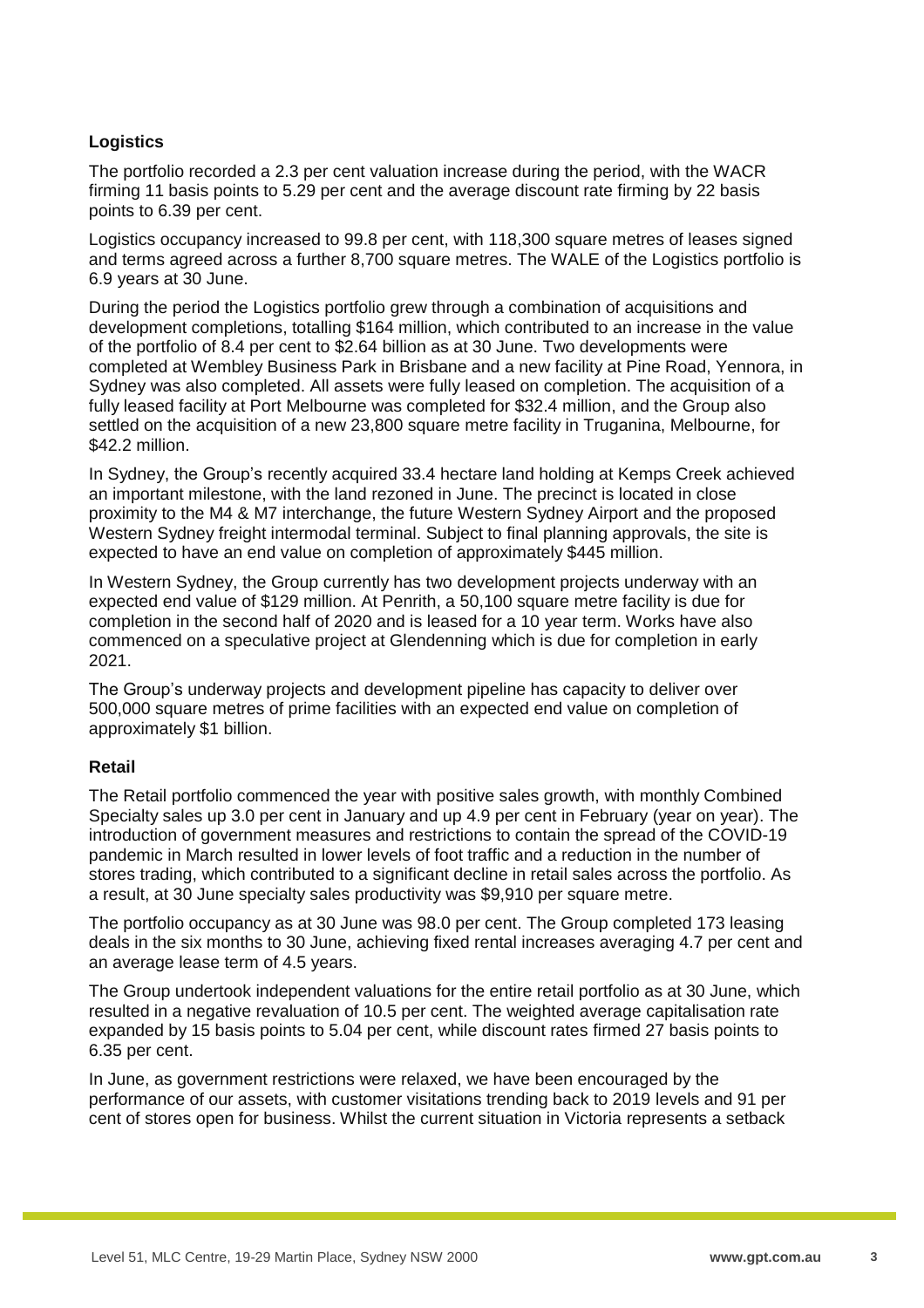to activity at our Melbourne assets, given the quality of our portfolio we remain optimistic of a similar recovery when government measures are lifted.

#### **Funds Management**

Funds management earnings increased by 6.6 per cent over the previous corresponding period to \$24.2 million, driven by the growth in GWOF. The GPT Wholesale Shopping Centre Fund performance over the period was impacted by the effects of COVID-19, resulting in a 16.3 per cent fall in asset valuations.

GWOF's development pipeline was enhanced during the period following the acquisition of three neighbouring sites along George Street, Parramatta, in a transaction worth approximately \$75 million. The amalgamated site, which is strategically located in the heart of the Parramatta CBD and in close proximity to the proposed Sydney Metro West station, represents a medium-term development opportunity for the Fund and is expected to be able to accommodate up to 75,000sqm of prime office space. The acquisition increases GWOF's development pipeline to approximately \$3 billion (estimated end value).

GWOF raised \$289 million of new capital from a combination of new and existing domestic and foreign investors during the period. The successful completion of the capital raising underpins the Fund's strong capital position, leaving the Fund well placed to take advantage of future growth opportunities, including those from within its development pipeline.

#### **1H 2020 Distribution Announcement**

As announced on 9 June, GPT has determined that the timing of the declaration of its distributions will coincide with the release of the Group's financial results in February and August each year and will be determined on a free cash flow basis.

Accordingly, the Group is announcing a distribution for the six months to 30 June 2020 of 9.30 cents per ordinary stapled security, which represents 99.6 per cent of free cash flow. The payment will be made in accordance with the following timetable:

- Ex-distribution date: Thursday, 13 August 2020
- Record date: Friday, 14 August 2020
- Payment date: Friday, 28 August 2020

#### **Outlook**

Commenting on the outlook, GPT's Chief Executive Officer Bob Johnston said: "GPT remains well placed despite the current uncertainty with a strong balance sheet, a high-quality portfolio of assets and a very experienced management team. We are focused not only on the current pandemic situation but also on positioning the business for the future. It is clearly a very challenging time for Australia, in particular Victorians, and we are doing what we can to support our people, customers, tenants and the community."

Given the unprecedented circumstances that continue to evolve in relation to the COVID-19 pandemic, including the Stage 4 restrictions that became effective in Melbourne on 5 August, GPT is not providing FFO or distribution guidance for the full year 2020 at this time.